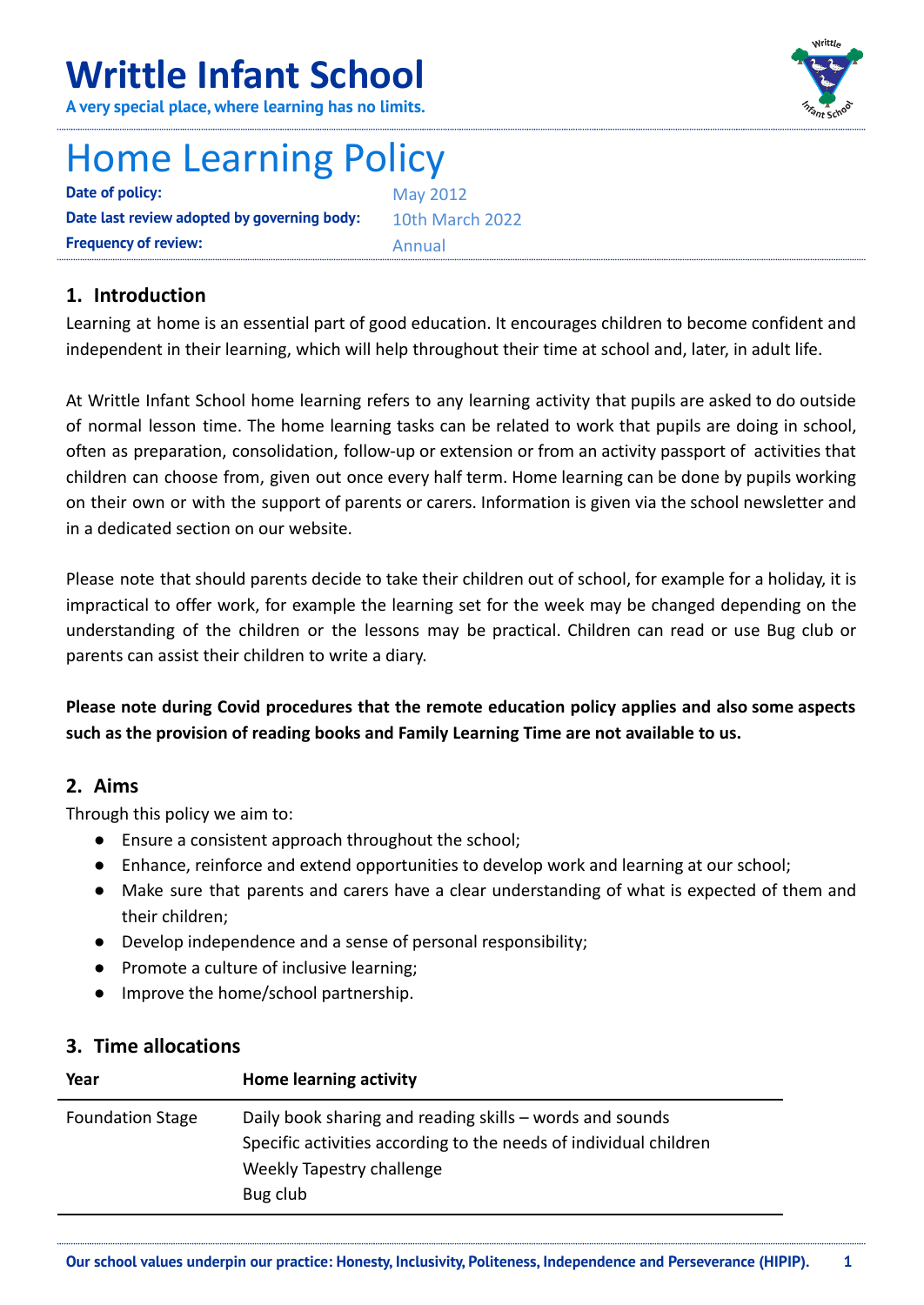| Year 1 | Up to 1 hour per week (10 minutes daily reading/book sharing)<br>Bug club<br>Choice from Home Learning passport<br><b>Phonics</b><br><b>Spellings</b><br>Activities linked to the year group focus or special events |
|--------|----------------------------------------------------------------------------------------------------------------------------------------------------------------------------------------------------------------------|
| Year 2 | A minimum of 1 hour per week + 10 minutes daily reading / book<br>sharing<br>Choice from Home Learning passport<br>Bug club<br>Activities linked to the year group focus or special events<br><b>Spellings</b>       |

**Please note that Bug Club will be matched as closely as possible.**

#### **4. The role of parents and other carers**

We encourage parents and other carers to support their children by:

- Providing a suitable quiet place in which children can do their home learning
- Providing encouragement and support to children when they require it
- Supporting completion of activities and valuing its aid to learning
- Encouraging and praising children when they have completed their home learning
- Becoming actively involved in home learning activities with their children
- To support parents and carers in helping their children at home information leaflets or sheets with useful hints and tips may be sent home. Opportunities to attend information sessions regarding reading, SATS etc. are also available and we have Family Learning Time once every half term.
- Parents can read with their children in class weekly

#### **5. The role of the school**

- Discussion in class where home learning is part of the class work
- Opportunities to share their home learning achievements with other children
- Stickers/certificates for effort and achievement
- Work may be displayed in school

#### **6. Role of Governors**

Governors determine, support, monitor and review the school policies. They support the use of appropriate teaching strategies by allocating resources effectively. They ensure that the building and equipment are safe. They monitor pupil attainment across the school and ensure that staff development and performance management promote good quality teaching.

### **7. Monitoring and evaluating our home learning policy**

This policy is reviewed annually and amended in line with staff, pupil and parent feedback